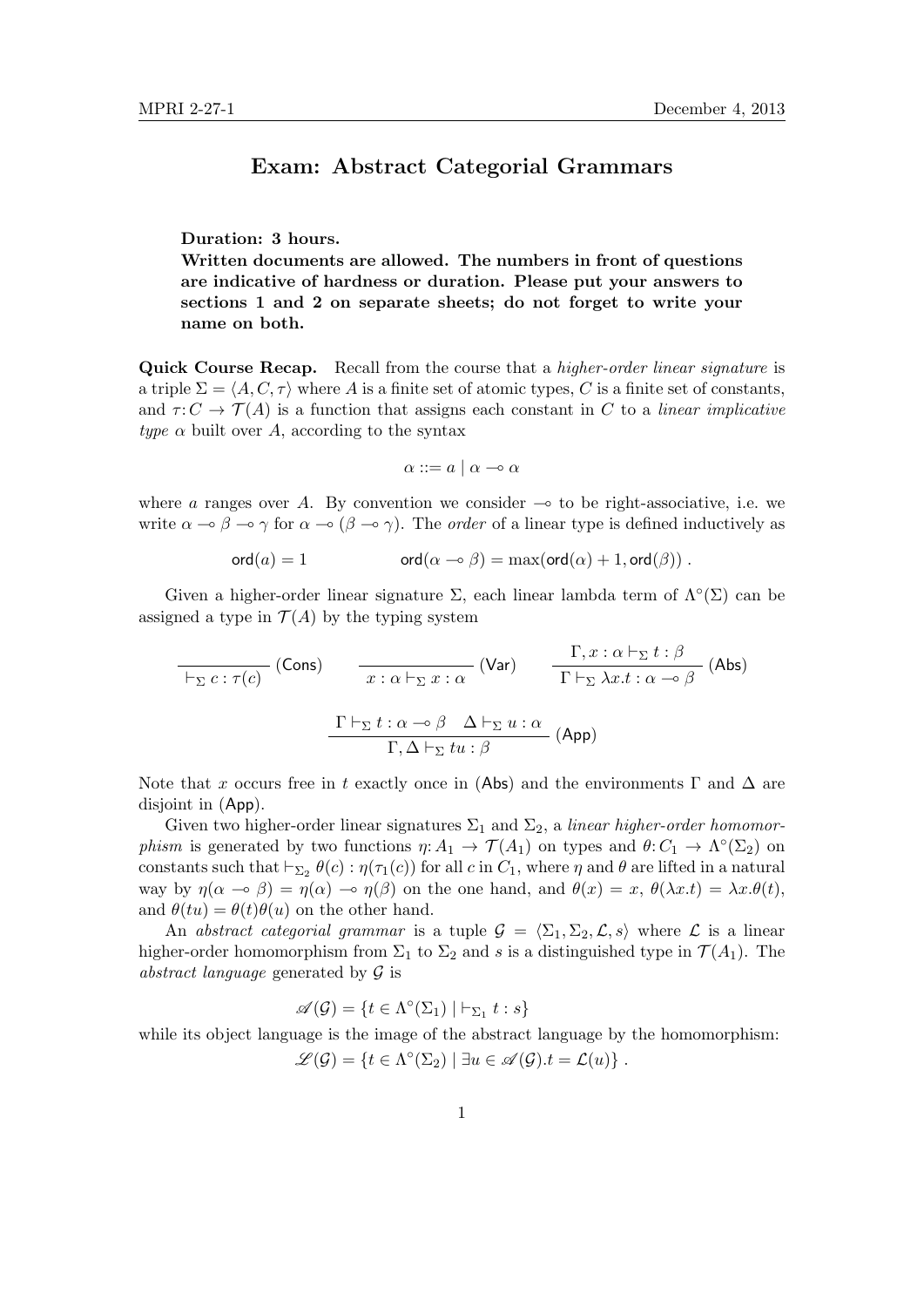### 1 Second-Order ACGs and Regular Tree Languages

Exercise 1 (Ground Lambda Terms). Let  $\Sigma$  be a second-order linear signature, i.e. a signature such that the type of any constant  $c$  is of form

$$
\tau(c) = a_1 \multimap \dots \multimap a_n \multimap a_0
$$

for atomic  $a_i$ 's in A. Consider the normalized typing system with a single rule

$$
\frac{\vdash'_{\Sigma} c : \tau(c) = a_1 \multimap \dots \multimap a_n \multimap a_0 \quad \vdash'_{\Sigma} t_1 : a_1 \dots \vdash'_{\Sigma} t_n : a_n}{\vdash'_{\Sigma} ct_1 \cdots t_n : a_0} \quad (\text{App}')
$$

We want to show that, for all ground terms t and atomic types  $a, \vdash_{\Sigma} t : a$  if and only if  $\vdash'_{\Sigma} t : a$ .

[2] 1. Show that, if  $\tau(c) = a_1 \multimap \cdots \multimap a_n \multimap a_0, 0 \leq i \leq n$ , and  $\vdash_{\Sigma} t_j : a_j$  for all  $1 \leq j \leq i$ , then  $\vdash_{\Sigma} ct_1 \cdots t_i : a_{i+1} \multimap \cdots \multimap a_n \multimap a_0$ . Deduce that  $\vdash'_{\Sigma} t : a$  implies  $\vdash_{\Sigma} t : a$  if t is ground and a atomic.

> By induction on  $0 \le i \le n$ . For the base case  $i = 0$ , (Cons) shows  $\vdash_{\Sigma} c$ :  $\tau(c)$  as desired, and for the induction step,  $\vdash_{\Sigma} ct_1 \cdots t_i : a_{i+1} \multimap \cdots \multimap a_n \multimap$  $a_0$  (by induction hypothesis) together with  $\vdash_{\Sigma} t_{i+1} : a_{i+1}$  allows to deduce  $\vdash_{\Sigma}$  $ct_1 \cdots t_i t_{i+1} : a_{i+2} \longrightarrow \cdots \longrightarrow a_n \longrightarrow a_0$  via (App).

This suffices to mimic (App') in the original typing system.

[2] 2. Show that, if  $\vdash_{\Sigma} t : \alpha$  for a ground term t and type  $\alpha$ , then  $t = ct_1 \cdots t_i$  for some constant c with  $\tau(c) = a_1 \to \cdots \to a_n \to a_0$ , some  $0 \leq i \leq n$ , and some ground terms  $t_1, \ldots, t_i$  such that  $\alpha = a_{i+1} \multimap \cdots \multimap a_n \multimap a_0$  and  $\vdash_{\Sigma} t_i : a_j$  for  $0 \leq j \leq i$ for some atomic types  $a_i$ 's.

> By induction on t. For the base case,  $t = c$  and  $i = 0$  as desired. For the induction step,  $t = t' t_{i+1}$  for some ground terms  $t'$  and  $t_{i+1}$  and the judgement  $\vdash_{\Sigma} t : \alpha$ can only be the consequence of (App) with  $\vdash_{\Sigma} t' : \beta \multimap \alpha$  and  $\vdash_{\Sigma} t_{i+1} : \beta$ . Since we are working with second-order types,  $\beta = a_{i+1}$  is some atomic proposition and by induction hypothesis  $t' = ct_1 \cdots t_i$  for a constant c with  $\tau(c) = a_1 \rightarrow \cdots$  $a_n \rightharpoonup a_0$  and some ground terms  $t_1, \ldots, t_i$  such that  $a_{i+1} \rightharpoonup \alpha = a_{i+1} \rightharpoonup a_{i+2} \rightharpoonup \alpha$  $\cdots \multimap a_n \multimap a_0$  and  $\vdash_{\Sigma} t_j : a_j$  for  $0 \leq j \leq i$  for some atomic types  $a_j$ 's. Hence  $\alpha = a_{i+2} \longrightarrow \cdots \longrightarrow a_n \longrightarrow a_0$  and  $t = ct_1 \cdots t_i t_{i+1}$  as desired.

## [1] 3. Deduce that  $\vdash_{\Sigma} t : a$  implies  $\vdash'_{\Sigma} t : a$  whenever t is a ground term and a an atomic type.

Let us show by induction on t that  $\vdash_{\Sigma} t : a$  with t a ground term and a an atomic type that  $\vdash'_{\Sigma} t : a$ . By the previous question,  $t = ct_1 \cdots t_n$  with  $\tau(c) = a_1 \rightarrow$  $\cdots \multimap a_n \multimap a$  and  $\vdash_{\Sigma} t_j : a_j$  for all  $1 \leq j \leq n$ . If  $n = 0$  then  $t = c$  is a constant and (App') can be applied directly; otherwise by induction hypothesis  $\vdash'_{\Sigma} t_j : a_j$ for all  $1 \leq j \leq n$ , hence (App') also applies to show  $\vdash_{\Sigma} t : a$ .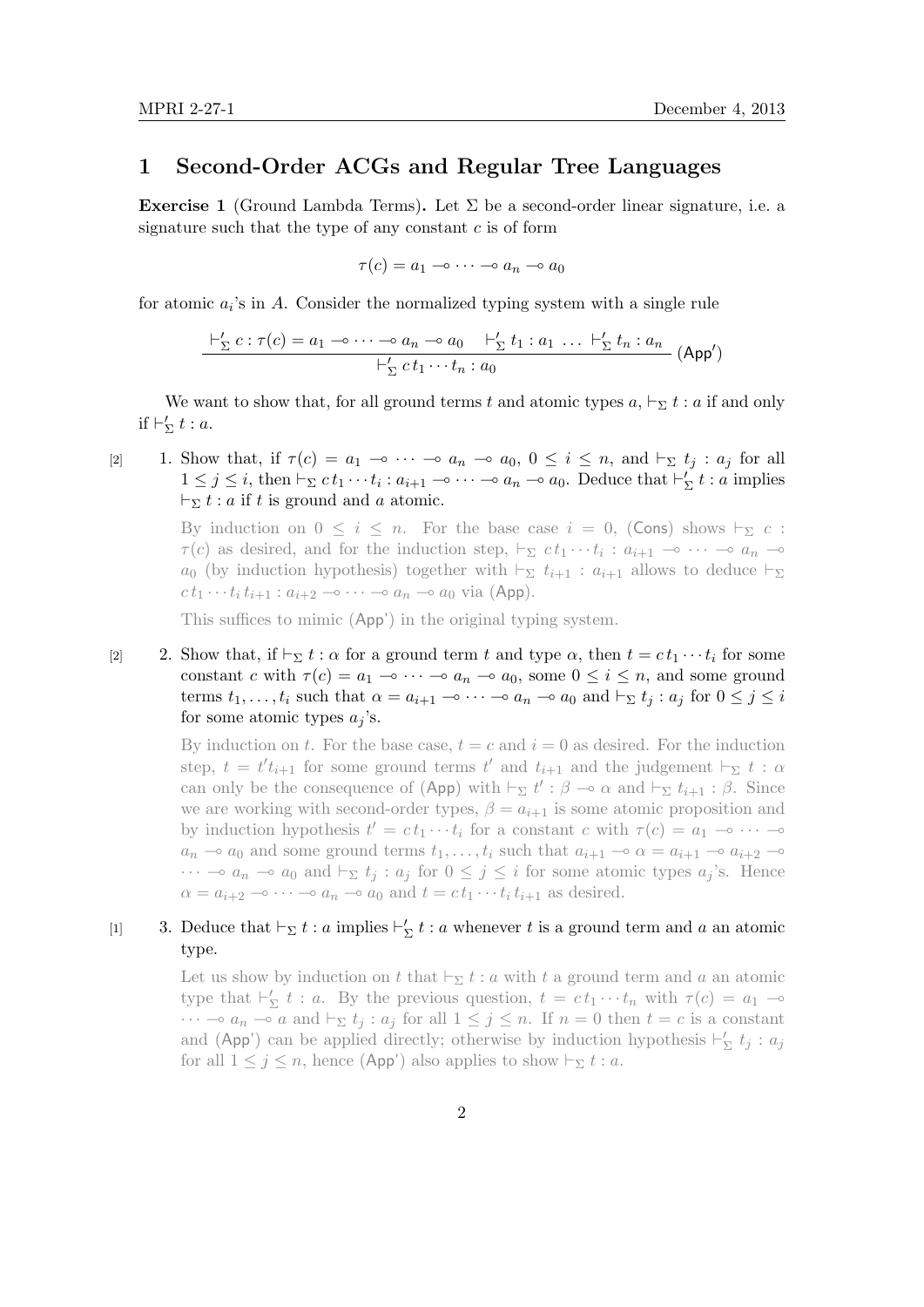**Exercise 2** (Local Tree Languages). For a second-order constant c with type  $\tau(c)$  =  $a_1 \rightarrow \cdots \rightarrow a_n \rightarrow a_0$ , we call n its arity (and thus can see C as a ranked alphabet) and associate to the ground lambda term  $t = ct_1 \cdots t_n$  the unique tree  $\bar{t} = c^{(n)}(\bar{t}_1, \ldots, \bar{t}_n)$ . Given a second-order signature  $\Sigma$  and a distinguished atomic type s, we define the tree language

 $\mathscr{G}(\Sigma, s) = \{ \bar{t} \in T(C) \mid \vdash_{\Sigma} t : s \text{ where } t \text{ is ground} \}.$ 

[1] 1. Consider the second-order linear signature  $\Sigma_0$  with atomic types  $A_0 = \{np, s, c\},\$ constants  $C_0 = \{ALICE, BELIEVE, LEFT, SOMEONE, THAT\}$ , and typing

> $\tau_0(\text{ALICE}) = np$   $\tau_0(\text{BELIEVE}) = c - np - s$  $\tau_0(\text{LEFT}) = np \rightarrow s$   $\tau_0(\text{SOMEONE}) = np$  $\tau_0(\text{THAT}) = s \multimap c$

The corresponding ranked alphabet is  $\mathcal{F}_0 = \{ \text{ALICE}^{(0)}, \text{BELIEVE}^{(2)}, \text{LEFT}^{(1)}, \text{SOMEONE}^{(0)}, \text{THAT}^{(1)} \}.$ Give a tree automaton over  $\mathcal{F}_0$  for  $\mathscr{G}(\Sigma_0, s)$ .

Let 
$$
\mathcal{A} = \langle Q, \mathcal{F}_0, \delta, I \rangle
$$
 with  $Q = A_0$ ,  $I = \{s\}$ , and  
\n
$$
\delta = \{(np, \text{ALICE}^{(0)}),
$$
\n
$$
(s, \text{BELIEVE}^{(2)}, c, np)
$$
\n
$$
(s, \text{LEFT}^{(1)}, np)
$$
\n
$$
(np, \text{SOMEONE}^{(0)})
$$
\n
$$
(c, \text{THAT}^{(1)}, s) \}.
$$

[2] 2. Let F be a ranked alphabet. A deterministic top-down tree automaton  $\mathcal{A} =$  $\langle Q, \mathcal{F}, \delta, \{q_0\}\rangle$  is local if there exists a function  $\ell:\mathcal{F} \to Q$  such that the rules in  $\delta$ are all of the form  $(\ell(f^{(n)}), f^{(n)}, q_1, \ldots, q_n)$ . Such an automaton is *total* if exactly one rule of this form exists in  $\delta$  for each  $f^{(n)}$  in  $\mathcal{F}$ .

> Show that, if L is recognized by a total local deterministic top-down tree automaton, then there is a second order linear signature  $\Sigma$  and a distinguished atomic type s such that  $L = \mathscr{G}(\Sigma, s)$ .

We define  $A = Q$ ,  $C = \mathcal{F}$ ,  $s = q_0$ , and  $\tau(f^{(n)}) = q_1 \multimap \dots \dashv q_n \multimap q_0$  if  $(q_0, f^{(n)}, q_1, \dots, q_n)$ is the rule associated with  $f^{(n)}$  by  $\delta$ . Let us show by induction on the ground term t that  $\vdash_{\Sigma} t : q$  for q an atomic type iff  $\overline{t} \Rightarrow^+_{\mathcal{A}} q$ . For the base case  $t = c, q$ atomic implies  $\tau(c) = q$  iff  $(q, c^{(0)}) \in \delta$  iff  $\overline{t} = c \Rightarrow_A^+ q$ . For the induction step  $t = ct_1 \cdots t_n$ , by Exercise  $1 \vdash_{\Sigma} t : q$  iff  $\tau(c) = q_1 \multimap \cdots \multimap q_n \multimap q$  and  $\vdash_{\Sigma} t_i : q_i$ for all  $1 \leq i \leq n$ , iff  $(q, c^{(n)}, q_1, \ldots, q_n) \in \delta$  and  $\bar{t}_i \Rightarrow^+_{\mathcal{A}} q_i$  for all  $1 \leq i \leq n$  by ind. hyp., iff  $\bar{t} = c^{(0)}(\bar{t}_1, \ldots, \bar{t}_n) \Rightarrow^+_{\mathcal{A}} q$ .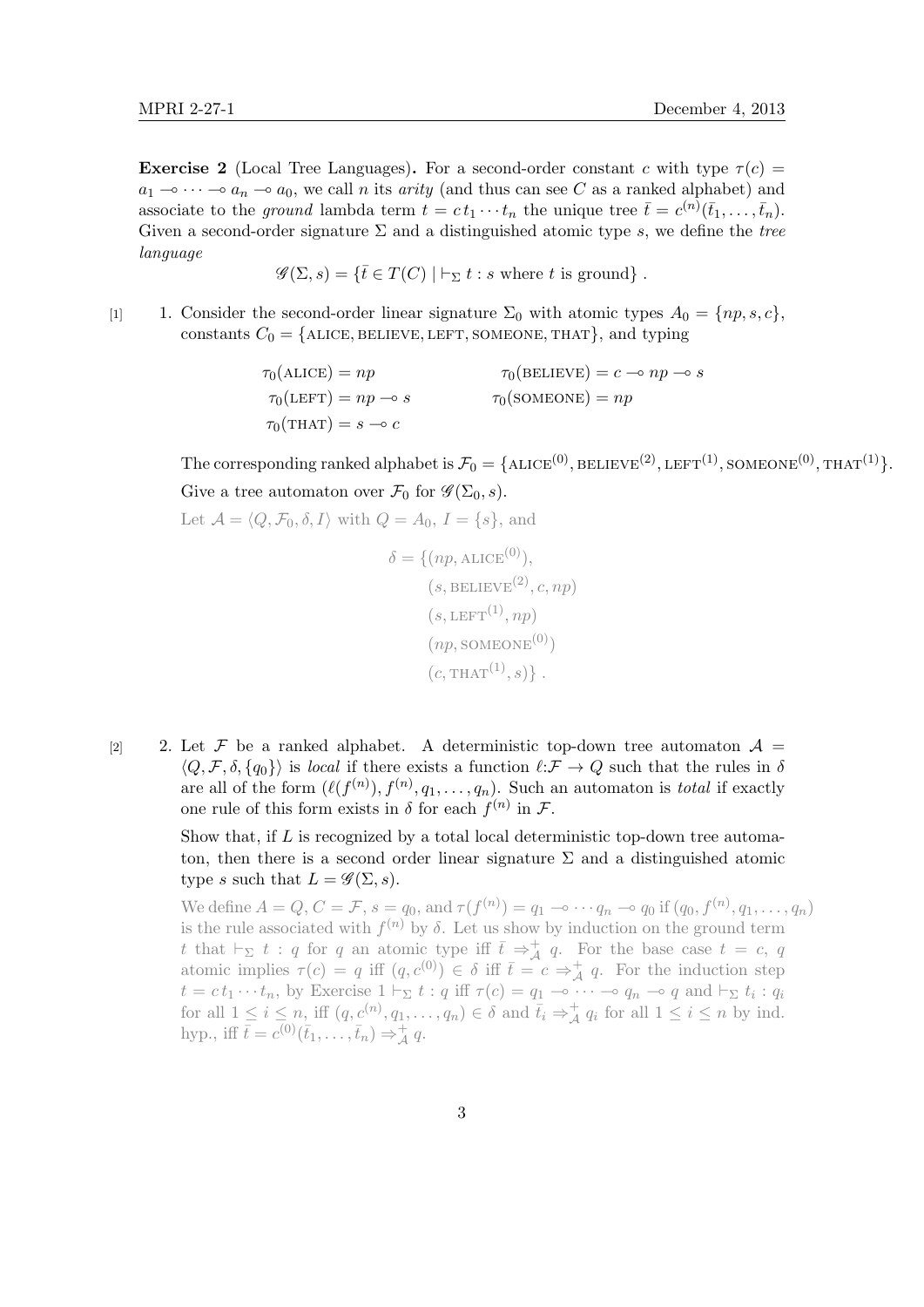[2] 3. Show that, conversely, given a second-order signature  $\Sigma$  and a distinguished atomic type s, there exists a total local top-down deterministic tree automaton  $A$  such that  $L(\mathcal{A}) = \mathscr{G}(\Sigma, s)$ .

> We define  $A = \langle Q, \mathcal{F}, \delta, \{q_0\}\rangle$  total local deterministic top-down with  $Q = A$ ,  $\mathcal{F} = C, q_0 = s$ , and

$$
\delta = \{ (a_0, c^{(n)}, a_1, \dots, a_n) \mid \tau(c) = a_1 \to \cdots \to a_n \to a_0 \};
$$

hence  $\ell(c^{(n)}) = a_0$ . Let us show by induction on t a ground term of  $\Sigma$  that  $\vdash_{\Sigma} t : a$ for some atomic type a iff  $\bar{t} \geq \frac{1}{\sqrt{4}} a$ . For the base case where  $t = c$  is a constant,  $\vdash_{\Sigma} c : a \text{ iff } \tau(c) = a \text{ iff } (a, c^{(0)}) \in \delta.$  For the induction step, using Exercise 1,  $\vdash_{\Sigma} t : a \text{ iff } t = ct_1 \cdots t_n \text{ with } \tau(c) = a_1 \multimap \cdots \multimap a_n \multimap a \text{ and } \vdash_{\Sigma} t_i : a_i \text{ for all }$  $1 \leq i \leq n$ , iff  $(a, c^{(n)}, a_1, \ldots, a_n) \in \delta$  and  $\bar{t}_i \Rightarrow_{\mathcal{A}}^{\dagger} a_i$  for all  $1 \leq i \leq n$  by ind. hyp. iff  $\bar{t} = c^{(n)}(\bar{t}_1, \ldots, \bar{t}_n) \Rightarrow^+_{\mathcal{A}} a$ .

[1] 4. Give an example of a regular tree language, which cannot be expressed as  $\mathscr{G}(\Sigma, s)$ for any second-order linear signature  $\Sigma$  and distinguished atomic type s.

The language  $L = \{f(g(a), g(b))\}$  is not local.

**Exercise 3** (Regular Tree Languages). Fix some ranked alphabet  $\mathcal{F}$ . We define the generic tree signature  $\Sigma_{\mathcal{F}} = \langle {\{\sigma\}, \mathcal{F}, \tau_{\mathcal{F}} \rangle}$  by  $\tau_{\mathcal{F}}(f^{(n)}) = \sigma \longrightarrow \infty$   $\sigma \longrightarrow \sigma = \sigma^n \longrightarrow \sigma$ . n times Let  $\mathcal{G} = \langle \Sigma_1, \Sigma_{\mathcal{F}}, \mathcal{L}, s \rangle$  be an ACG with  $\Sigma_1$  a second-order linear signature and s and atomic type of  $A_1$ . We define the *tree language* of  $\mathcal G$  as

$$
\mathscr{T}(\mathcal{G}) = \{ \bar{t} \in T(\mathcal{F}) \mid \exists t \text{ ground.} \exists u \in \mathscr{G}(\Sigma_1, s) . \mathcal{L}(u) \to_{\beta}^* t \} .
$$

[1] 1. Give an ACG  $\mathcal{G}$  s.t.  $\mathcal{I}(\mathcal{G}) = \{f(g(a), g(b))\}.$ 

Let  $A_1 = C_1 = \{f, g_1, g_2, a, b\}$  and

$$
\tau_1(f) = g_1 \to g_2 \to f \qquad \tau_1(g_1) = a \to g_1 \qquad \tau_1(g_2) = b \to g_2
$$
  

$$
\tau_1(a) = a \qquad \tau_1(b) = b.
$$

Then  $\mathscr{G}(\Sigma_1, f) = \{f(q_1(a), q_2(b))\}.$ 

Define  $\eta(g_1) = \eta(g_2) = g^{(1)}$  and let  $\eta$  be the identity otherwise; let  $\theta(\alpha) = \sigma$  for all atomic  $\alpha$  in  $A_1$ . Then  $\mathcal{L}(\mathscr{G}(\Sigma_1, f)) = \{f(g(a), g(b))\}.$ 

[3] 2. Assume that  $\max_{a \in A_1} \text{ord}(a) = 1$ . Show that  $\mathcal{T}(\mathcal{G})$  is a regular tree language. Hint: consider the set of contexts  $\{\text{Sub}(\bar{t}) \mid \exists c \in C_1.\eta(c) \downarrow_{\beta\eta} \lambda x_1 \cdots x_n.t\},\$  where Sub( $\bar{t}$ ) denotes the set of subcontexts of a context  $\bar{t}$ , and  $\bar{x} = x$  if x is a variable.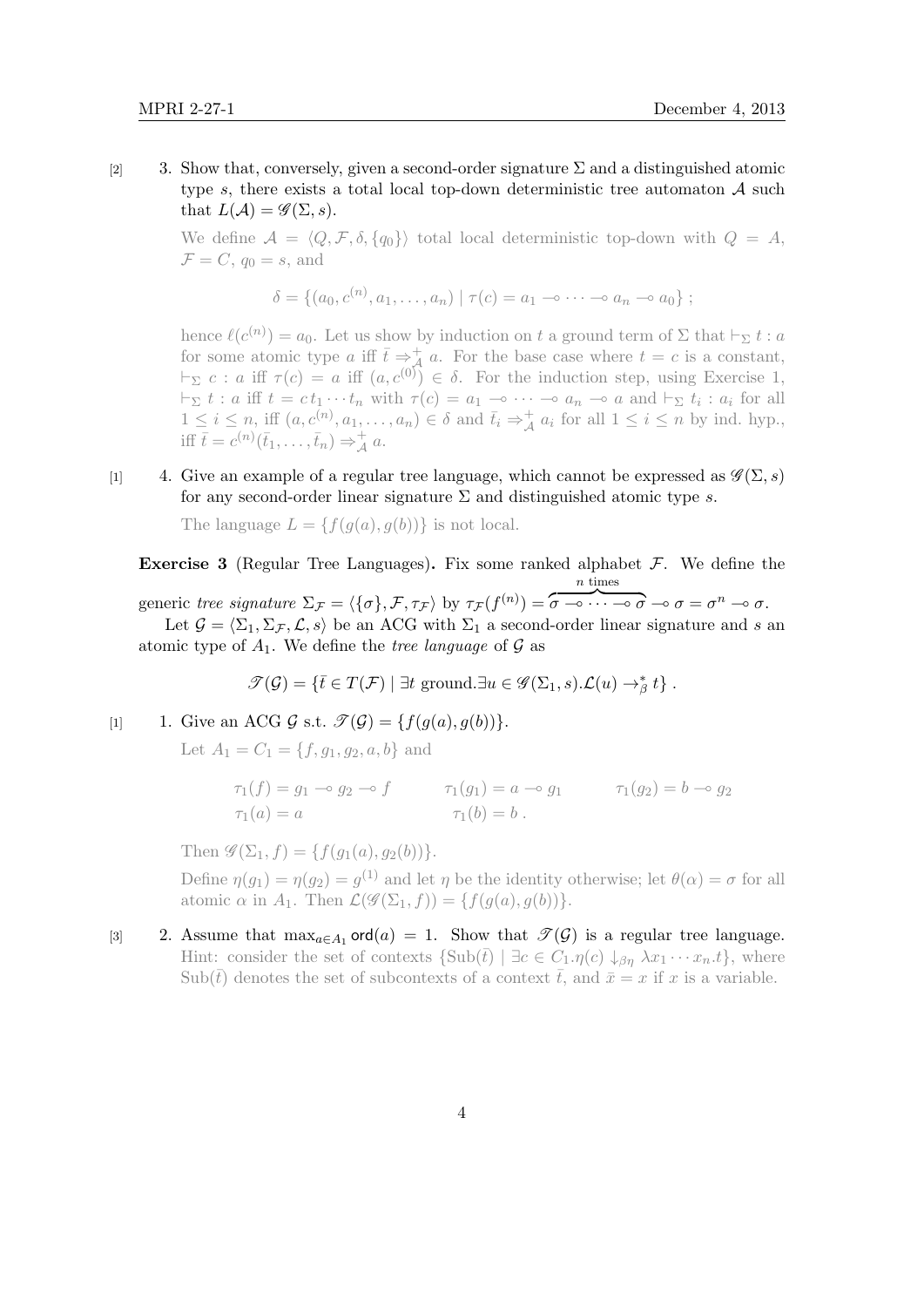# 2 ACGs for Semantics

Exercise 4 (Covert movements and spurious ambiguities). Consider again the signature of Exercice 2.1, to which we add a constant QR, i.e.,  $\Sigma_0 = \langle A_0, C_0, \tau_0 \rangle$  where:

$$
A_0 = \{ np, s, c \} \qquad C_0 = \{ \text{ALICE}, \text{BELIEVE}, \text{LEFT}, \text{SOMEONE}, \text{THAT}, \text{QR} \}
$$

$$
\tau_0(\text{ALICE}) = np \qquad \tau_0(\text{BELIEVE}) = c \to np \to s
$$
  

$$
\tau_0(\text{LEFT}) = np \to s \qquad \tau_0(\text{SOMEONE}) = np
$$
  

$$
\tau_0(\text{THAT}) = s \to c \qquad \tau_0(\text{QR}) = np \to (np \to s) \to s
$$

Consider the signatures  $\Sigma_1 = \langle A_1, C_1, \tau_1 \rangle$  and  $\Sigma_2 = \langle A_2, C_2, \tau_2 \rangle$ , which are respectively defined as follows:

$$
A_1 = \{ \sigma \} \qquad C_1 = \{ / \text{Alice} /, / \text{believes} /, / \text{left} /, / \text{somcone} /, / \text{that} / \}
$$

$$
\tau_1(\text{/Alice/}) = \sigma \multimap \sigma
$$
  
\n
$$
\tau_1(\text{/left/}) = \sigma \multimap \sigma
$$
  
\n
$$
\tau_1(\text{/left/}) = \sigma \multimap \sigma
$$
  
\n
$$
\tau_1(\text{/sameone/}) = \sigma \multimap \sigma
$$
  
\n
$$
\tau_1(\text{/time/}) = \sigma \multimap \sigma
$$

$$
A_2 = \{\iota, o\} \qquad C_2 = \{\mathbf{a}, \mathbf{left}, \mathbf{B}, \exists\}
$$

$$
\tau_2(\mathbf{a}) = \iota
$$
  
\n
$$
\tau_2(\mathbf{b}) = \iota \to o \to o
$$
  
\n
$$
\tau_2(\mathbf{left}) = \iota \to o
$$
  
\n
$$
\tau_2(\exists) = (\iota \to o) \to o
$$

Finally, define two linear higher-order homomorphisms  $\mathcal{L}_1$  and  $\mathcal{L}_2$  as follows:

$$
\mathcal{L}_1(np) = \sigma \multimap \sigma \qquad \mathcal{L}_1(s) = \sigma \multimap \sigma \qquad \mathcal{L}_1(c) = \sigma \multimap \sigma
$$

$$
\mathcal{L}_1(\text{ALICE}) = / \text{Alice} / \qquad \qquad \mathcal{L}_1(\text{BELIEVE}) = \lambda xy. y + / \text{believes} / + x
$$
\n
$$
\mathcal{L}_1(\text{LEFT}) = \lambda x. x + / \text{left} / \qquad \qquad \mathcal{L}_1(\text{SOMEONE}) = / \text{some} / \qquad
$$
\n
$$
\mathcal{L}_1(\text{THAT}) = \lambda x. / \text{that} / + x \qquad \qquad \mathcal{L}_1(\text{QR}) = \lambda xp. px
$$

where  $a + b$  is defined as  $\lambda x \cdot a$   $(b x)$ ,

$$
\mathcal{L}_2(np) = (\iota \multimap o) \multimap o \qquad \mathcal{L}_2(s) = o \qquad \mathcal{L}_2(c) = o
$$

$$
\mathcal{L}_2(\text{ALICE}) = \lambda k. k \mathbf{a}
$$
\n
$$
\mathcal{L}_2(\text{BELIEVE}) = \lambda pk. k (\lambda x. B x p)
$$
\n
$$
\mathcal{L}_2(\text{LEFT}) = \lambda k. k (\lambda x. \text{ left } x)
$$
\n
$$
\mathcal{L}_2(\text{SOMEONE}) = \lambda k. \exists x. k x
$$
\n
$$
\mathcal{L}_2(\text{CHAT}) = \lambda x. x
$$
\n
$$
\mathcal{L}_2(\text{QR}) = \dots
$$